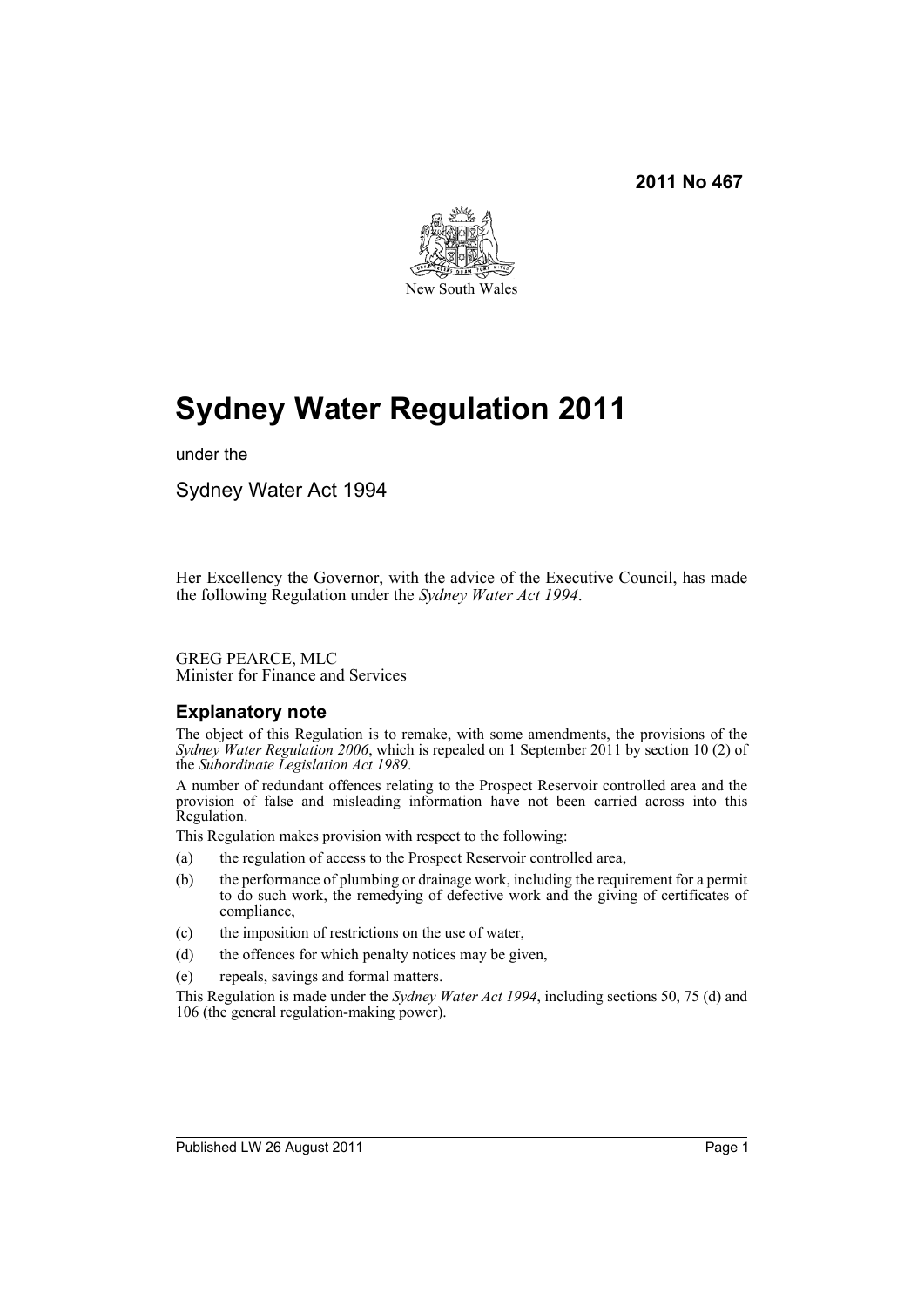Sydney Water Regulation 2011

# **Contents**

|                   |                                           |                                                                        | Page   |  |
|-------------------|-------------------------------------------|------------------------------------------------------------------------|--------|--|
| Part 1            |                                           | <b>Preliminary</b>                                                     |        |  |
|                   | 1<br>$\overline{2}$                       | Name of Regulation<br>Commencement                                     | 3<br>3 |  |
|                   | 3                                         | Definition                                                             | 3      |  |
| Part 2            | <b>Prospect Reservoir controlled area</b> |                                                                        |        |  |
|                   | 4                                         | Definitions                                                            | 4      |  |
|                   | 5                                         | Entry to controlled area                                               | 4      |  |
|                   | 6                                         | Fees and charges                                                       | 5      |  |
| Part 3            | <b>Plumbing and drainage</b>              |                                                                        |        |  |
|                   | 7                                         | Definitions                                                            | 6      |  |
|                   | 8                                         | Compliance with Code of Practice                                       | 7      |  |
|                   | 9                                         | Use of approved fittings                                               | 7      |  |
|                   | 10                                        | Work must be authorised by permit                                      | 8      |  |
|                   | 11                                        | Application for permit                                                 | 8      |  |
|                   | 12                                        | Refusal of permits                                                     | 8      |  |
|                   | 13                                        | Conditions of permits                                                  | 9      |  |
|                   | 14                                        | Suspension or cancellation of permit                                   | 9      |  |
|                   | 15                                        | Defective plumbing or drainage work                                    | 9      |  |
|                   | 16                                        | Must give certificate of compliance after work completed               | 10     |  |
|                   | 17                                        | Corporation to be notified of damage to its works or other<br>property | 10     |  |
| Part 4            |                                           | <b>Miscellaneous</b>                                                   |        |  |
|                   | 18                                        | Restrictions on use of water                                           | 11     |  |
|                   | 19                                        | Penalty notice offences                                                | 11     |  |
|                   | 20                                        | Repeal and savings                                                     | 12     |  |
| <b>Schedule 1</b> |                                           | <b>Penalty notice offences</b>                                         | 13     |  |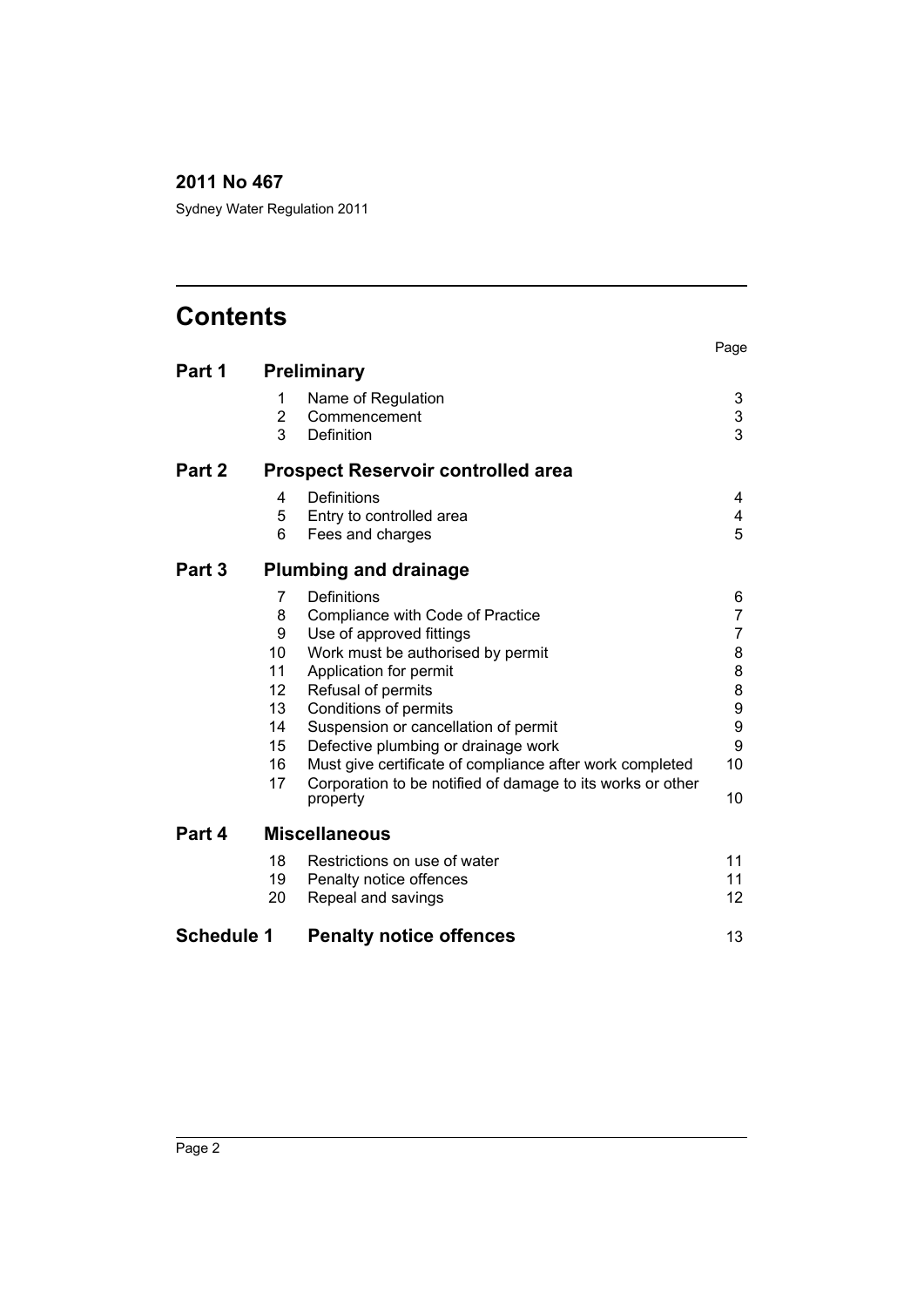Sydney Water Regulation 2011 Clause 1

Preliminary **Preliminary Part 1** 

### **2011 No 467**

# **Sydney Water Regulation 2011**

under the

Sydney Water Act 1994

# <span id="page-2-1"></span><span id="page-2-0"></span>**Part 1 Preliminary**

#### **1 Name of Regulation**

This Regulation is the *Sydney Water Regulation 2011*.

#### <span id="page-2-2"></span>**2 Commencement**

This Regulation commences on 1 September 2011 and is required to be published on the NSW legislation website.

**Note.** This Regulation replaces the *Sydney Water Regulation 2006* which is repealed on 1 September 2011 by section 10 (2) of the *Subordinate Legislation Act 1989*.

#### <span id="page-2-3"></span>**3 Definition**

(1) In this Regulation:

*the Act* means the *Sydney Water Act 1994*.

(2) Notes included in this Regulation do not form part of this Regulation.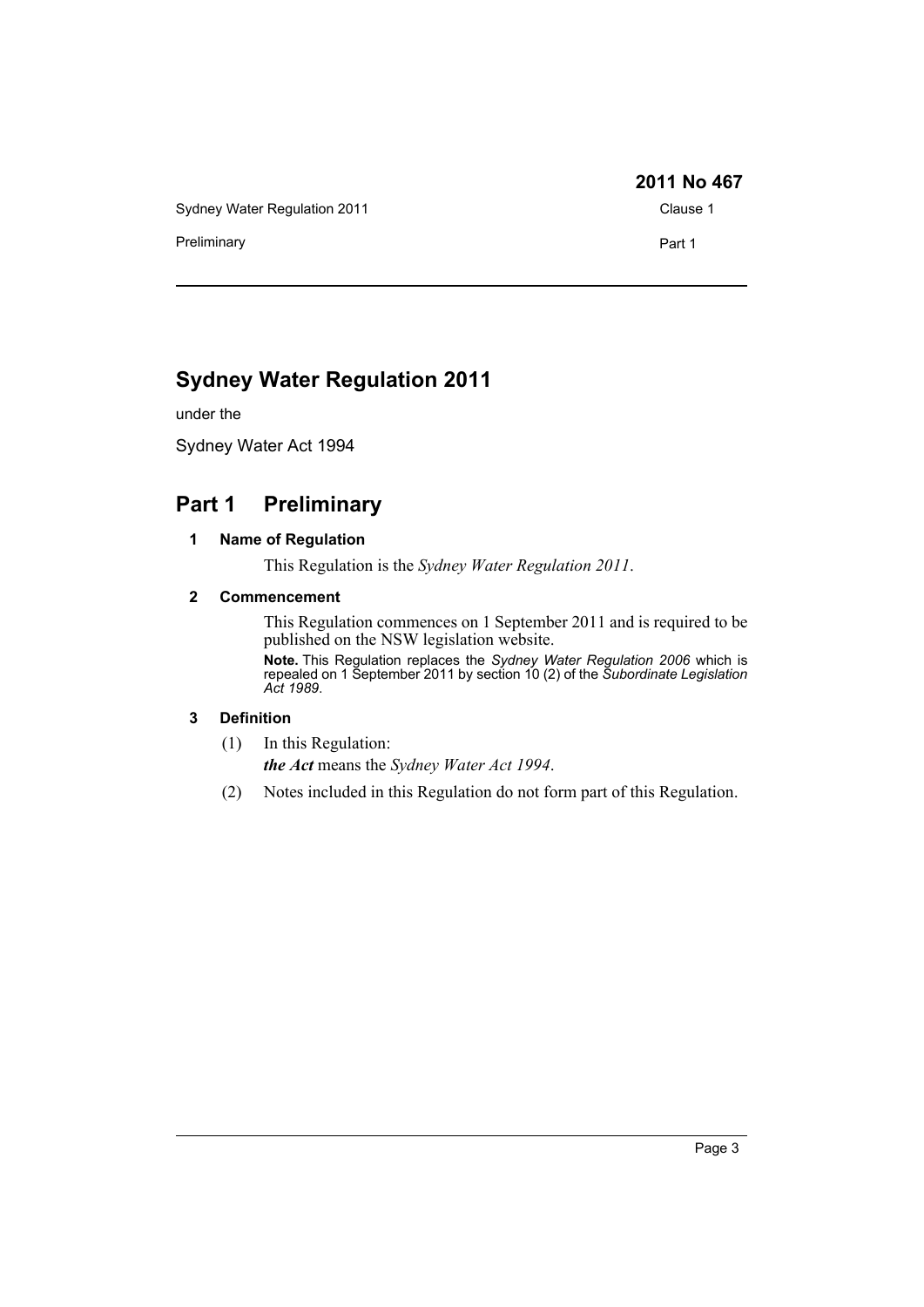Clause 4 Sydney Water Regulation 2011

Part 2 Prospect Reservoir controlled area

## <span id="page-3-1"></span><span id="page-3-0"></span>**Part 2 Prospect Reservoir controlled area**

#### **4 Definitions**

In this Part:

*authorised person* means any of the following:

- (a) an employee of the Corporation,
- (b) a person authorised in writing by the Corporation for the purposes of this Part,
- (c) a police officer.

*controlled area* means Lot 1, DP 845354, Lots 303 and 304, DP 1122291, Lot 2, DP 218194, Lot 5, DP 861815, Lot 2, DP 228936, Lots 1, 2 and 4, DP 832281 and Lot 7, DP 1015294 as shown coloured green on the Prospect Reservoir—Sydney Water Controlled Areas Map held at the offices of the Corporation.

#### <span id="page-3-2"></span>**5 Entry to controlled area**

- (1) A person must not enter or remain on the controlled area. Maximum penalty: 100 penalty units in the case of a corporation, or 10 penalty units in any other case.
- (2) A person does not commit an offence under subclause (1) by reason of anything done with the consent of the Corporation and in accordance with any conditions to which that consent is subject.
- (3) The Corporation may grant its consent by means of:
	- (a) a sign or notice displayed on the land or part of the land to which the sign or notice relates, or
	- (b) a written notice to a person (in the form of a licence, permit, approval or any other written form).
- (4) The Corporation may grant its consent as follows:
	- (a) generally or in a particular case,
	- (b) to a particular person or to persons belonging to a particular class of persons,
	- (c) unconditionally or subject to conditions,

**Note.** The Corporation may impose any conditions as it sees fit including, but not limited to, conditions relating to the protection of water quality and managing visitor behaviour such as by restricting the lighting of fires, camping, disposal of waste, damage or interference with flora or fauna, the removal of matter from land, the entry of vehicles or animals onto land or the conducting of commercial or other activities.

(d) for a specified period of time or until such time as the consent is revoked by the Corporation.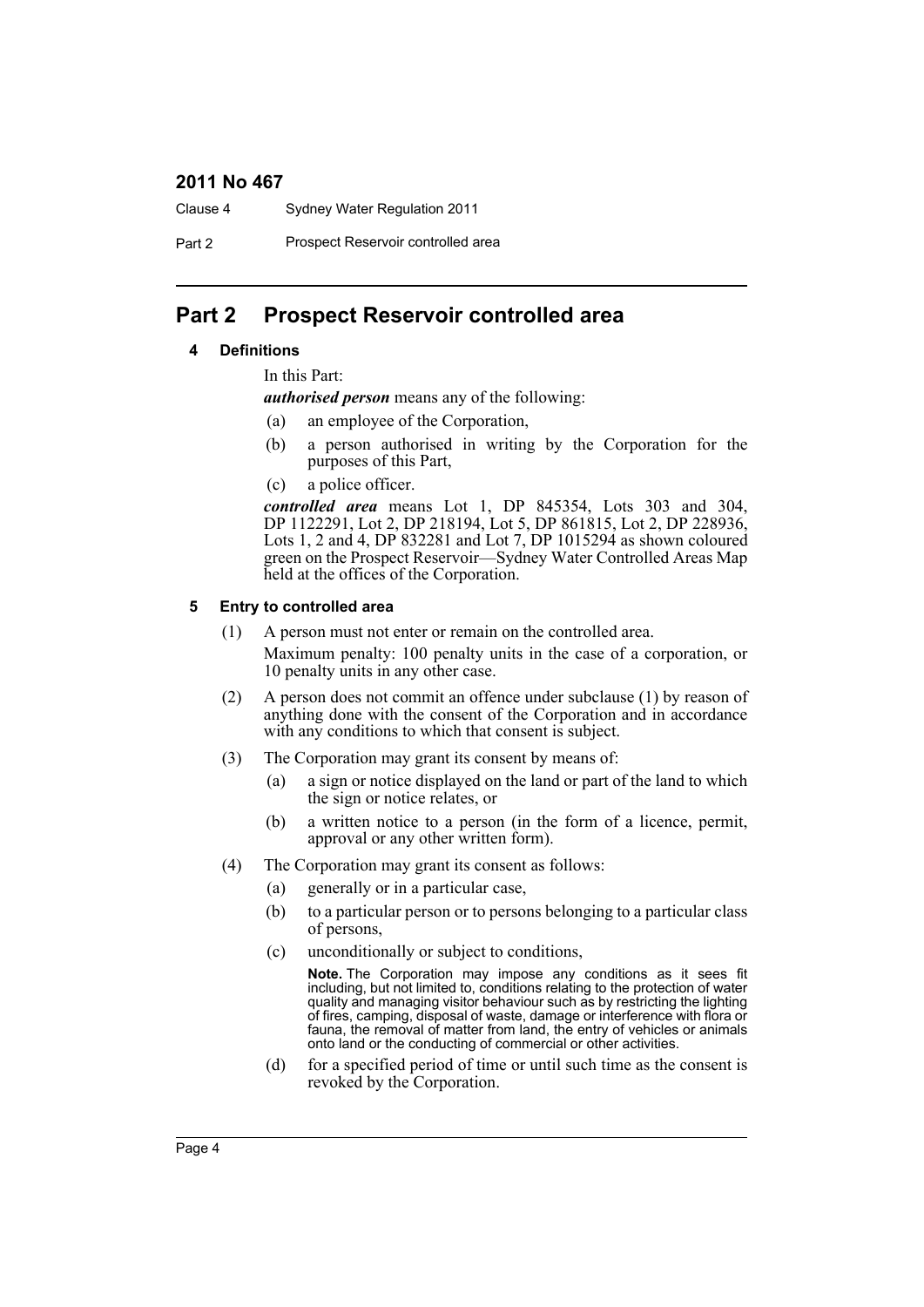|                                    | 2011 No 467 |
|------------------------------------|-------------|
| Sydney Water Regulation 2011       | Clause 6    |
| Prospect Reservoir controlled area | Part 2      |

- (5) The Corporation may revoke or modify its consent at any time by any of the means specified in subclause (3).
- (6) An authorised person may direct a person to leave the controlled area or any part of the controlled area if the authorised officer reasonably believes that the person has failed to comply with a condition of consent.
- (7) A person must comply with any direction given to the person under subclause (6).

Maximum penalty: 2 penalty units.

#### <span id="page-4-0"></span>**6 Fees and charges**

- (1) The Corporation may from time to time determine the fees or charges payable in respect of the entry by persons or vehicles to any part of the controlled area.
- (2) A person who is liable to pay fees or charges so determined may be denied entry to the part of the controlled area concerned unless the fees or charges are paid on the request of an authorised person.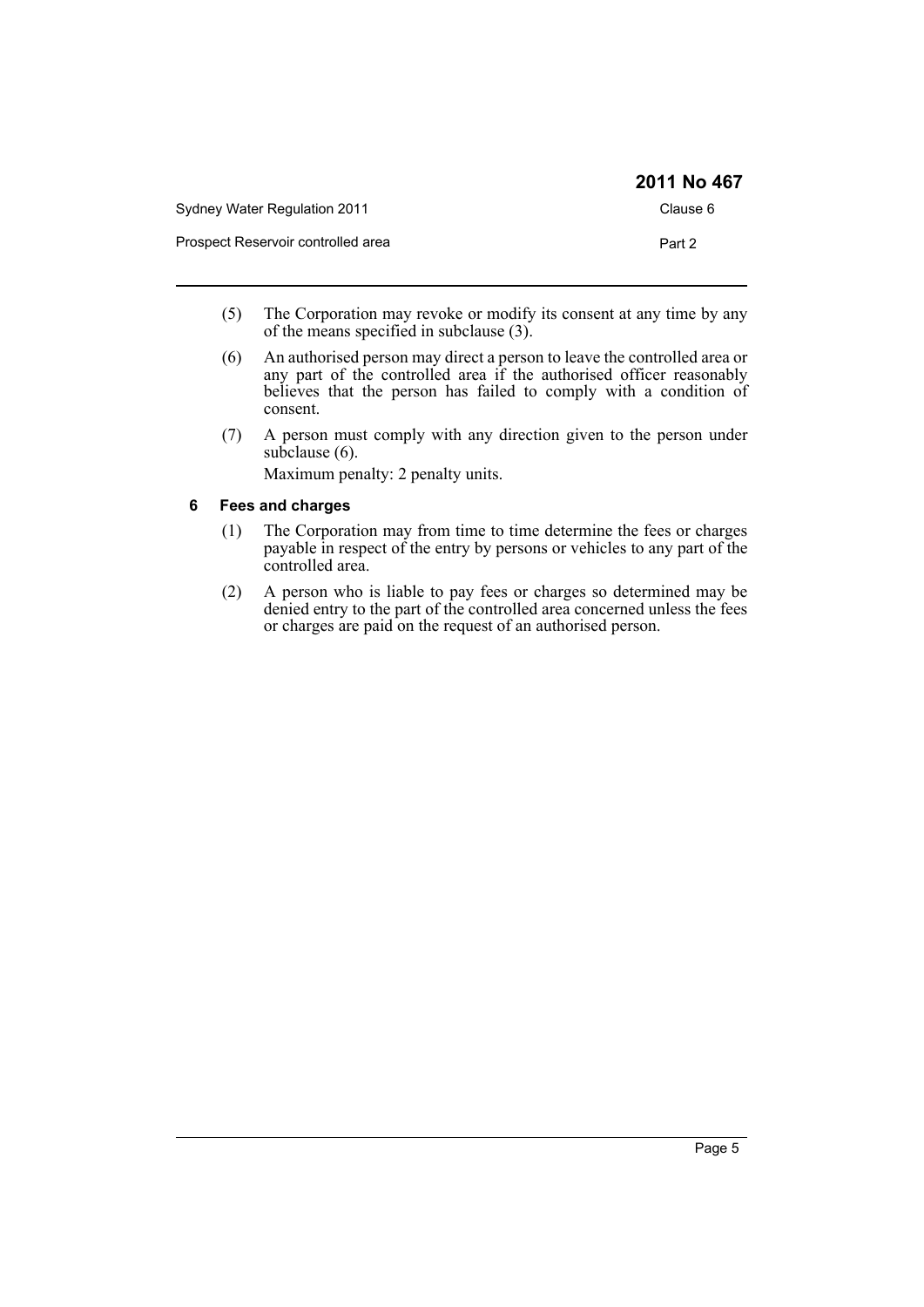Clause 7 Sydney Water Regulation 2011

Part 3 Plumbing and drainage

# <span id="page-5-1"></span><span id="page-5-0"></span>**Part 3 Plumbing and drainage**

#### **7 Definitions**

In this Part:

*approved* means approved by the Corporation.

*certificate of compliance* means a certificate of the kind referred to in clause 16.

*dwelling* means a room or suite of rooms occupied or used, or so constructed or adapted as to be capable of being occupied or used, as a separate residence.

*exempt plumbing or drainage work* means work that:

- (a) involves repairing a tap or showerhead in a dwelling or installing water-restricting or flow-regulating devices to tap end fittings (including showerheads) in a dwelling, and
- (b) does not involve repairing any thermostatic mixing valve, tempering valve or backflow prevention device, and
- (c) is carried out by an owner or occupier of the dwelling or by a person who does not receive payment or other consideration for carrying out that work and who is authorised to carry out the work by an owner or occupier of the dwelling.

*fitting* includes any pipe, apparatus or fixture used for plumbing or drainage work.

*permit* means a permit granted by the Corporation under this Part and in force.

*Plumbing and Drainage Code of Practice* means the *New South Wales Code of Practice—Plumbing and Drainage* produced by the Committee on Uniformity of Plumbing and Drainage Regulations in New South Wales (available from the Corporation).

*plumbing or drainage work* means work comprising or affecting:

- (a) a water supply service pipe or its connection to a water main of the Corporation, or
- (b) a recycled (or reclaimed) water pipe or its connection to a water main of the Corporation, or
- (c) the installation of a device to divert or treat greywater, or
- (d) a sewerage service pipe or its connection to a sewer main of the Corporation, or
- (e) a stormwater drainage service drain or its connection to a stormwater drain of the Corporation.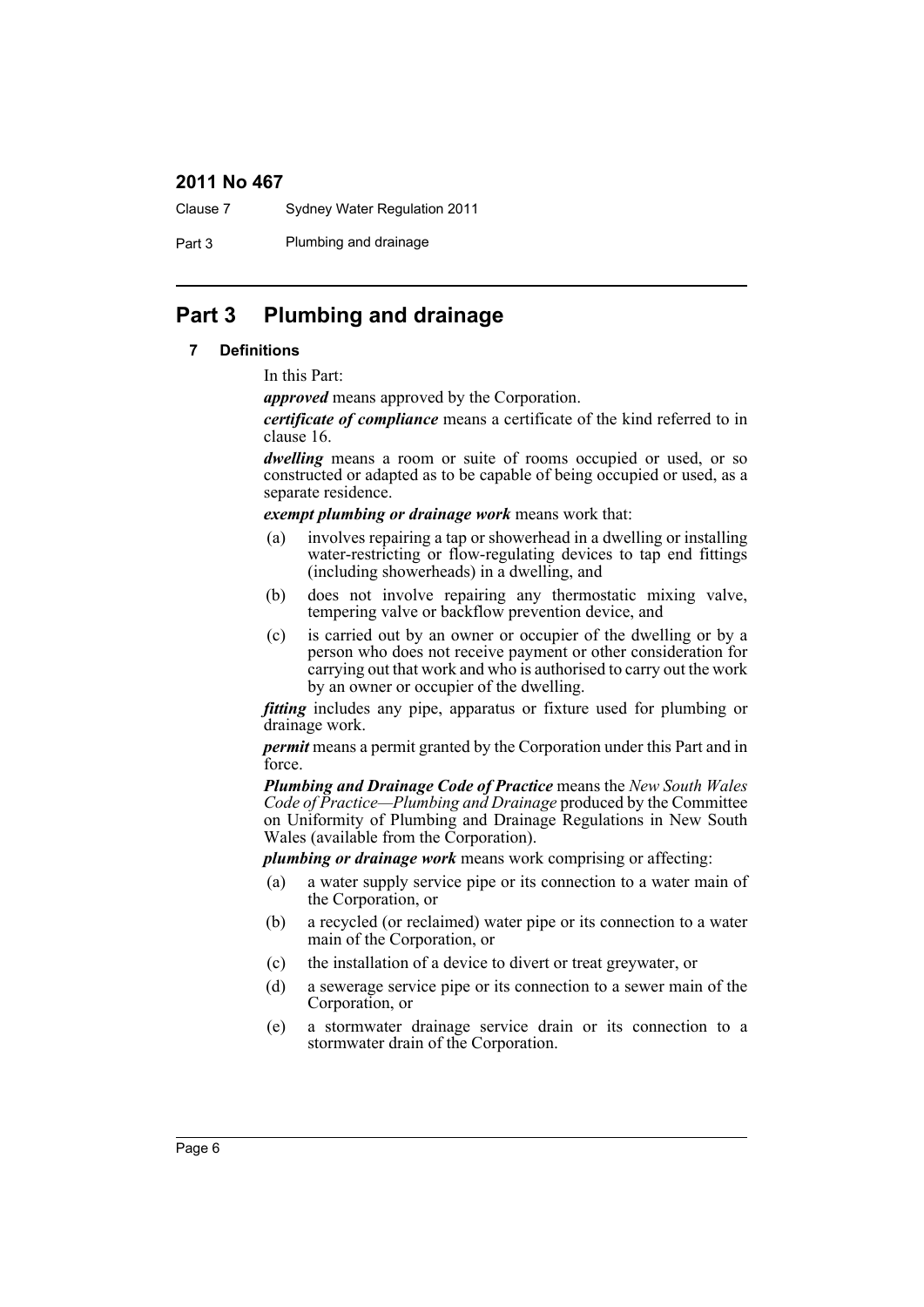|                              | 2011 No 467 |
|------------------------------|-------------|
| Sydney Water Regulation 2011 | Clause 8    |
| Plumbing and drainage        | Part 3      |

*recycled (or reclaimed) water pipe* means a pipe connecting premises to a recycled water main of the Corporation or to a greywater diversion or treatment system, and includes the fittings connected to the pipe.

*repair* includes make good, replace, reconstruct, remove, alter, cleanse or clear.

*sewerage service pipe* means a pipe connecting premises to a sewer main of the Corporation, and includes the fittings connected to the pipe. *stormwater drainage service drain* means a stormwater drain connecting premises to a stormwater drain of the Corporation, and includes the fittings connected to the drain.

*water supply service pipe* means a pipe connecting premises to a water main of the Corporation, and includes the fittings connected to the pipe.

#### <span id="page-6-0"></span>**8 Compliance with Code of Practice**

- (1) A person must not do any plumbing or drainage work otherwise than in accordance with the Plumbing and Drainage Code of Practice. Maximum penalty: 200 penalty units in the case of a corporation, or 100 penalty units in any other case.
- (2) This clause does not apply to exempt plumbing or drainage work.

#### <span id="page-6-1"></span>**9 Use of approved fittings**

(1) A person must not use any fitting for plumbing or drainage work unless the fitting is approved.

Maximum penalty: 200 penalty units in the case of a corporation, or 100 penalty units in any other case.

- (2) The Corporation may, before it approves a fitting of a particular kind:
	- (a) require:
		- (i) a fitting of that kind to be submitted to the Corporation for examination and testing, or
		- (ii) submission to the Corporation of a satisfactory result of tests of a fitting of that kind carried out by an approved person or body, and
	- (b) require fittings of that kind to be manufactured under an approved system of quality assurance.
- (3) The Corporation must not approve the construction or use of a particular kind of fitting unless it is satisfied that it complies with the requirements of AS 5200.000–2006, *Technical specification for plumbing and drainage products—Procedures for certification of plumbing and drainage products*, published by Standards Australia.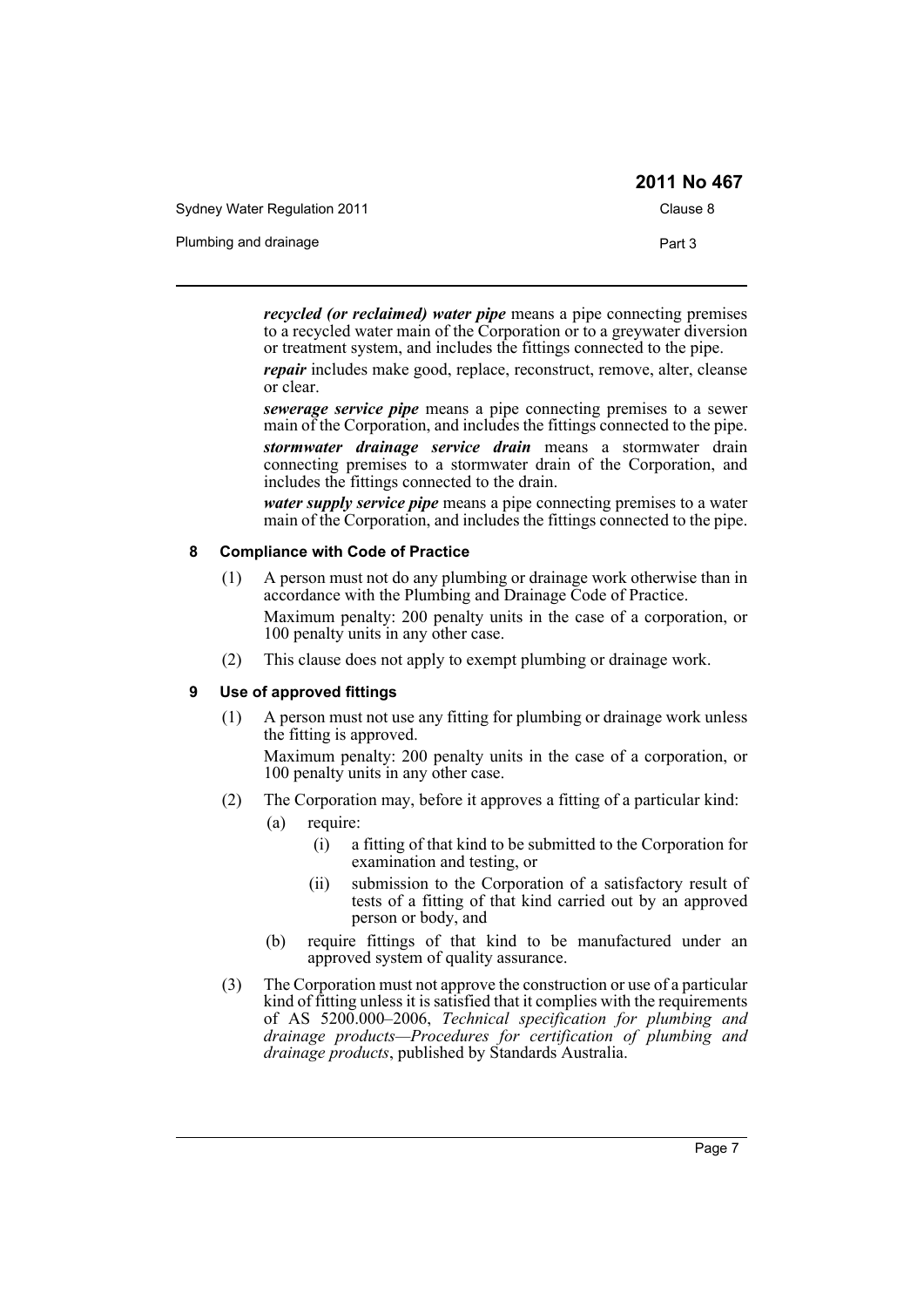Clause 10 Sydney Water Regulation 2011

Part 3 Plumbing and drainage

#### <span id="page-7-0"></span>**10 Work must be authorised by permit**

(1) A person must not do plumbing or drainage work unless authorised by a permit to do the work.

Maximum penalty: 200 penalty units in the case of a corporation, or 100 penalty units in any other case.

- (2) A person is not guilty of an offence under this clause if:
	- (a) the work is done in an emergency:
		- (i) to prevent waste of water, or
		- (ii) to restore a water supply that has been shut off to prevent waste of water, or
		- (iii) to free a choked pipe, or
		- (iv) to prevent damage to property, and
	- (b) the person obtains a permit for the work as soon as practicable after the work is done.
- (3) This clause does not apply to:
	- (a) plumbing or drainage work done by an employee of the Corporation, or
	- (b) exempt plumbing or drainage work.

#### <span id="page-7-1"></span>**11 Application for permit**

- (1) An application for a permit:
	- (a) must be made in an approved form, and
	- (b) must be lodged at an office of the Corporation.
- (2) The lodgment may be made by such electronic means of communication (if any) that the Corporation indicates it will accept.
- (3) An applicant must pay the fee determined by the Corporation for the granting of a permit.

#### <span id="page-7-2"></span>**12 Refusal of permits**

- (1) The Corporation may refuse to grant a permit to a person who, in its opinion, has previously carried out plumbing or drainage work in contravention of the Act or a Regulation under the Act or a direction under the Act or any such Regulation.
- (2) The Corporation may also refuse to grant a permit to a person while any relevant information that was not supplied with the application and that has been requested by the Corporation from the applicant is outstanding.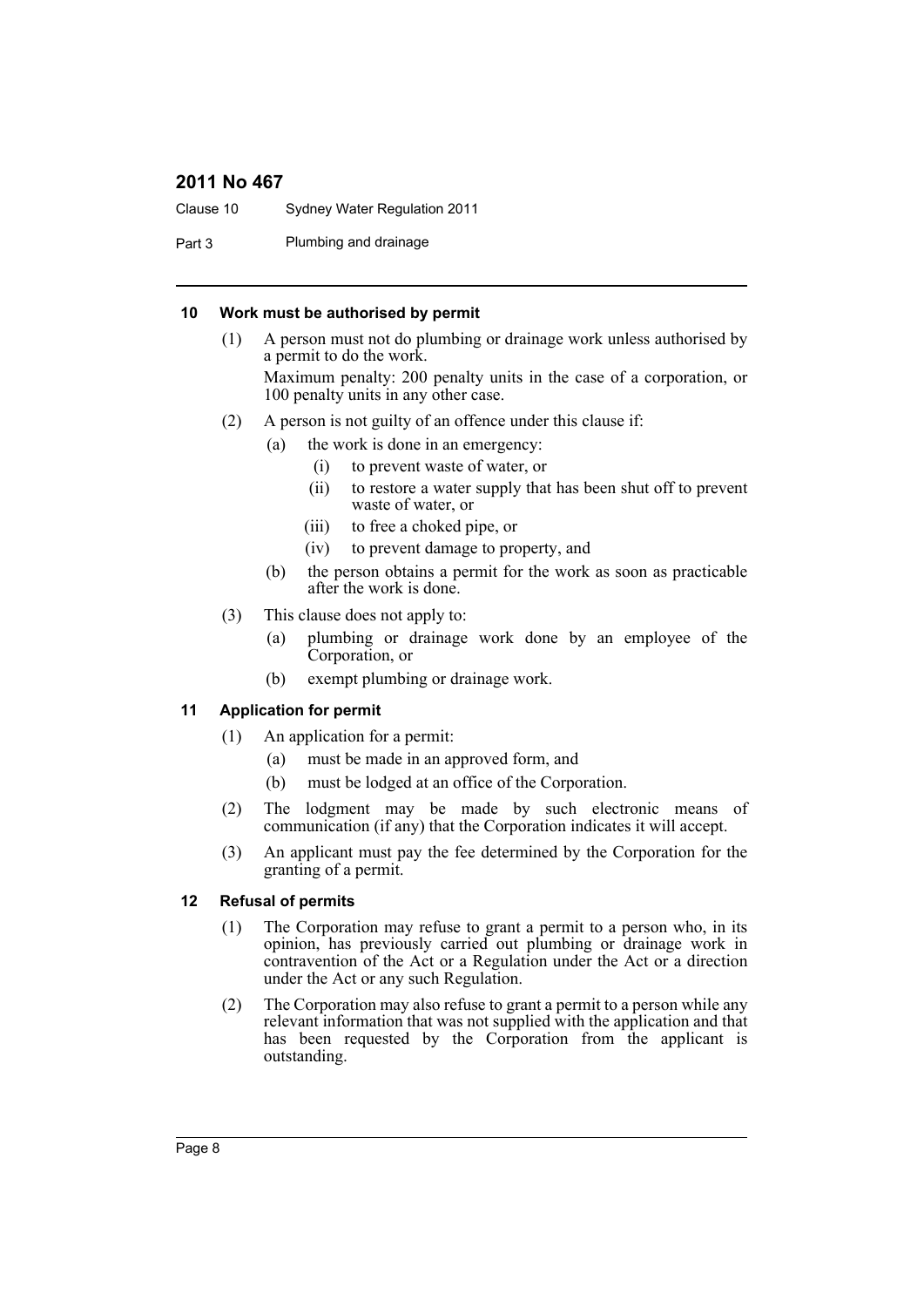|                              | 2011 No 467 |
|------------------------------|-------------|
| Sydney Water Regulation 2011 | Clause 13   |
| Plumbing and drainage        | Part 3      |

#### <span id="page-8-0"></span>**13 Conditions of permits**

- (1) The Corporation may grant a permit unconditionally or subject to conditions.
- (2) A person must not contravene a condition of a permit. Maximum penalty: 200 penalty units in the case of a corporation, or 100 penalty units in any other case.

#### <span id="page-8-1"></span>**14 Suspension or cancellation of permit**

- (1) The Corporation may, by written notice served on the holder of a permit, suspend or cancel the permit if:
	- (a) the permit was granted on the basis of false or misleading information, or
	- (b) the holder of the permit has contravened a condition of the permit, or
	- (c) the holder of the permit has contravened the Act, this Part or a direction under the Act or this Part.
- (2) The notice must set out the reason for the suspension or cancellation.
- (3) The Corporation may suspend or cancel a permit at the request of:
	- (a) the holder of the permit, or
	- (b) the owner, or duly authorised agent of the owner, of the premises on which the work authorised by the permit is to be, or is being, done.

#### <span id="page-8-2"></span>**15 Defective plumbing or drainage work**

- (1) The Corporation may, by written notice served on a person who is carrying out (or has carried out) plumbing or drainage work, direct the person:
	- (a) to repair, as specified by the Corporation, work done otherwise than in accordance with good trade practice, or
	- (b) to bring into conformity with the Plumbing and Drainage Code of Practice work done otherwise than in accordance with that Code, or
	- (c) to repair, as specified by the Corporation, a defective fitting used in any of the work done, or
	- (d) to bring into conformity with the Corporation's approval any fitting that does not comply with the approval.
- (2) A person to whom such a direction is given must not fail to comply with the direction.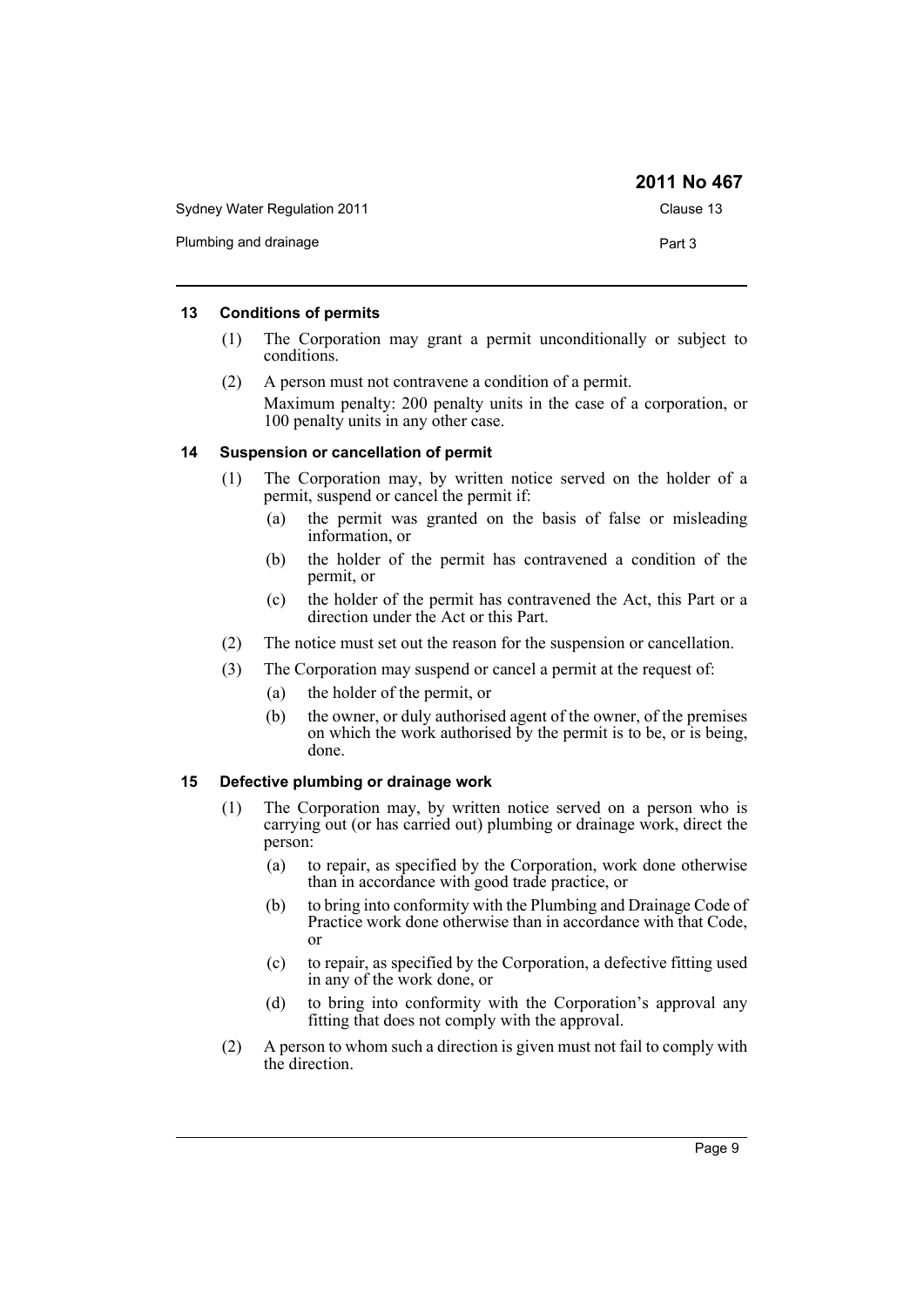Clause 16 Sydney Water Regulation 2011

Part 3 Plumbing and drainage

- (3) If a direction is given to a person before a certificate of compliance is given for the work, the person must not continue with the work until the direction has been complied with.
- (4) A direction is of no effect if it is issued more than 2 years after the work to which it relates has been completed. Maximum penalty: 200 penalty units in the case of a corporation, or

100 penalty units in any other case.

#### <span id="page-9-0"></span>**16 Must give certificate of compliance after work completed**

- (1) A person who does plumbing or drainage work must, within 48 hours after completing the work:
	- (a) give the Corporation a certificate of compliance duly completed and signed by the person, and
	- (b) give a copy of the certificate to the owner of the premises on which the work was done or to which the work was connected.

Maximum penalty: 200 penalty units in the case of a corporation, or 100 penalty units in any other case.

- (2) A certificate of compliance must be in the approved form (as supplied by the Corporation) and must certify that the plumbing or drainage work to which it relates has been completed in accordance with the Plumbing and Drainage Code of Practice.
- (3) This clause does not apply to:
	- (a) plumbing or drainage work done by an employee of the Corporation, or
	- (b) exempt plumbing or drainage work.

#### <span id="page-9-1"></span>**17 Corporation to be notified of damage to its works or other property**

A person who, in the course of doing plumbing or drainage work, damages a work or other property of the Corporation must immediately notify the Corporation of the damage.

Maximum penalty: 200 penalty units in the case of a corporation, or 100 penalty units in any other case.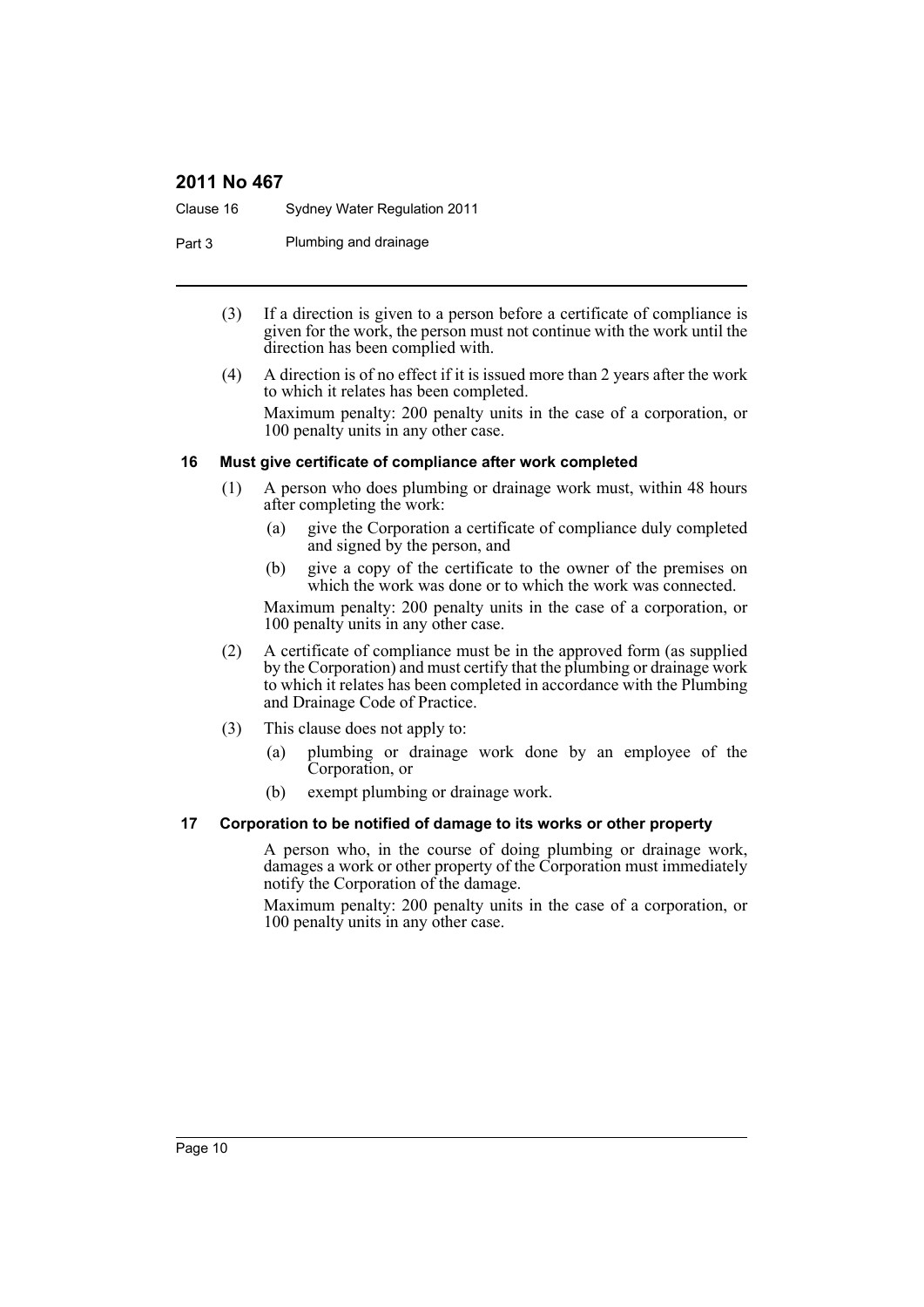Sydney Water Regulation 2011 Clause 18 Miscellaneous **Part 4** 

# <span id="page-10-0"></span>**Part 4 Miscellaneous**

#### <span id="page-10-1"></span>**18 Restrictions on use of water**

- (1) If the Minister considers it necessary to do so in the case of drought or accident, or the Minister is for some other reason of the opinion that it is necessary in the public interest and for the purpose of maintaining water supply, the Minister may, by notice, regulate or restrict any one or more of the following:
	- (a) the purposes for which water may be used,
	- (b) the times when water may be used,
	- (c) the quantities of water that may be used,
	- (d) the means or methods of the use of water.
- (2) Any such notice regulating or restricting the use of water:
	- (a) is required to be published in the Gazette or in a newspaper circulating in the area of operations of the Corporation, and
	- (b) may apply to the whole of the area of operations of the Corporation or to such part of that area as is specified in the notice, and
	- (c) takes effect on the date specified in the notice (being a date that is not earlier than the date on which the notice is published), and
	- (d) has effect despite the provisions of any contract relating to the supply of water by the Corporation.
- (3) A person must not use water contrary to a notice under this Part.

Maximum penalty: 50 penalty units in the case of a corporation, or 5 penalty units in any other case.

(4) The Corporation may cut off or restrict the supply of water to any land if the owner, occupier or person requiring a supply of water fails to comply with a notice under this clause regulating or restricting the use of water.

#### <span id="page-10-2"></span>**19 Penalty notice offences**

For the purposes of section 50 of the Act:

- (a) each offence created by a provision specified in Column 1 of Schedule 1 is a prescribed offence, and
- (b) the penalty prescribed for such an offence if dealt with under that section is:
	- (i) in the case of a penalty payable by an individual—the amount specified in relation to the offence in Column 2 of that Schedule, and

**2011 No 467**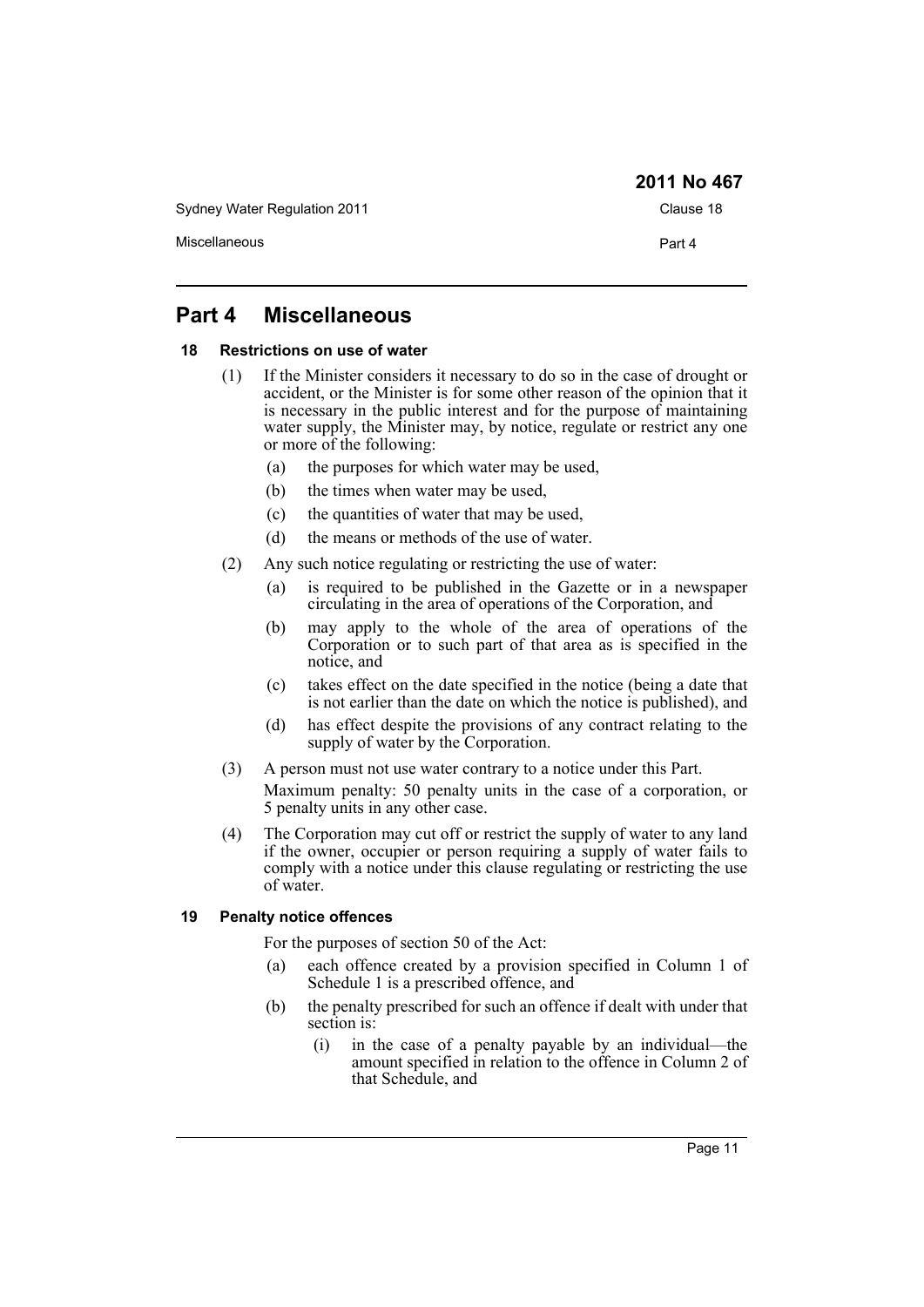Clause 20 Sydney Water Regulation 2011

Part 4 Miscellaneous

(ii) in the case of a penalty payable by a corporation—the amount specified in relation to the offence in Column 3 of that Schedule.

#### <span id="page-11-0"></span>**20 Repeal and savings**

- (1) *Sydney Water (Transitional) Regulation 1999* is repealed.
- (2) Any act, matter or thing that, immediately before the repeal of the *Sydney Water Regulation 2006*, had effect under that Regulation continues to have effect under this Regulation.